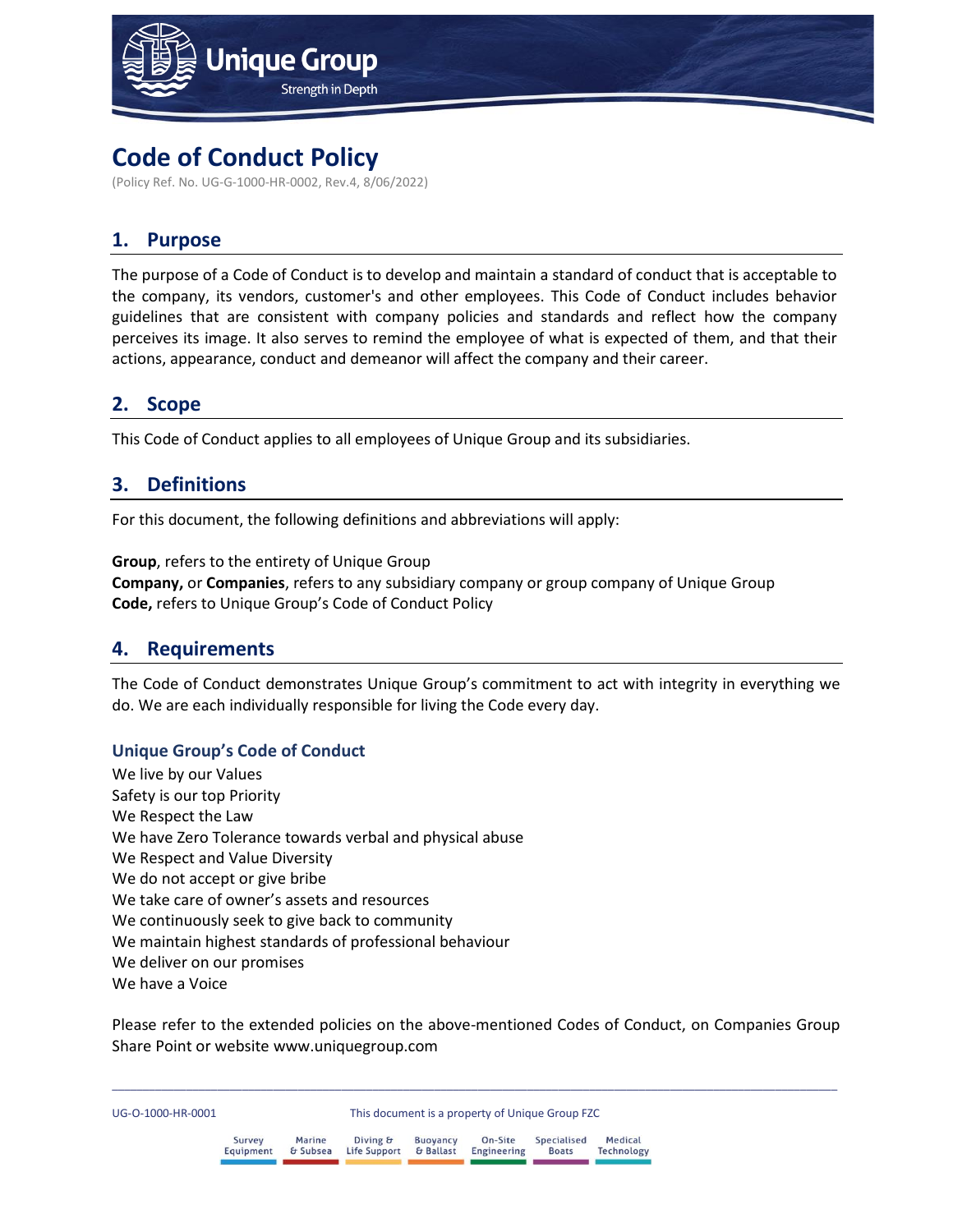

**Unique Group** 

**Strength in Depth** 

#### **We live by our Values**

People Excellence Effectiveness Innovation Growth

#### **Safety is our Top Priority**

"Everyone must be aware of risks and take steps to reduce them. Our goal is zero accidents".

Safety, Health and Environment Safety are one of Unique Groups top priorities. We strive to provide a safe working environment for our employees, our contractors and all who come into contact with Unique Group. We do this by controlling the risks inherent in all our Operations and providing training to safeguard our people.

#### **We Respect the Law**

"We comply with professional standards, laws and regulations".

We conduct ourselves in an ethical and lawful manner at all times. From time to time we carry out random testing, and anyone suspected of being under the influence of drugs or alcohol may be dismissed from the site immediately. We operate a zero-tolerance policy on drugs and alcohol.

#### **We have Zero Tolerance towards Verbal and Physical abuse**

"We ensure that our workplace is free from harassment and any undesirable behavior that has the purpose or effect of creating an offensive or hostile work environment".

We strive to treat everyone fairly, with courtesy and respect. Retaliation, whether actual or threatened, is a serious disciplinary matter and will not be tolerated.

#### **We Respect and Value Diversity**

"We respect people for who they are. We are humble, open minded and care about people around us". We are proud of the diversity of our people. We foster a culture of respect throughout our business.

#### **We do not accept or give Bribe**

"We conduct business with integrity. Our business success rests on the excellence of our services and products. Bribery and other corrupt actions are strictly prohibited".

We do not accept gifts, money, personal loans, entertainment or any form of special treatment, which may imply to influence business decisions. This applies equally to all parties acting on behalf of Unique Group.

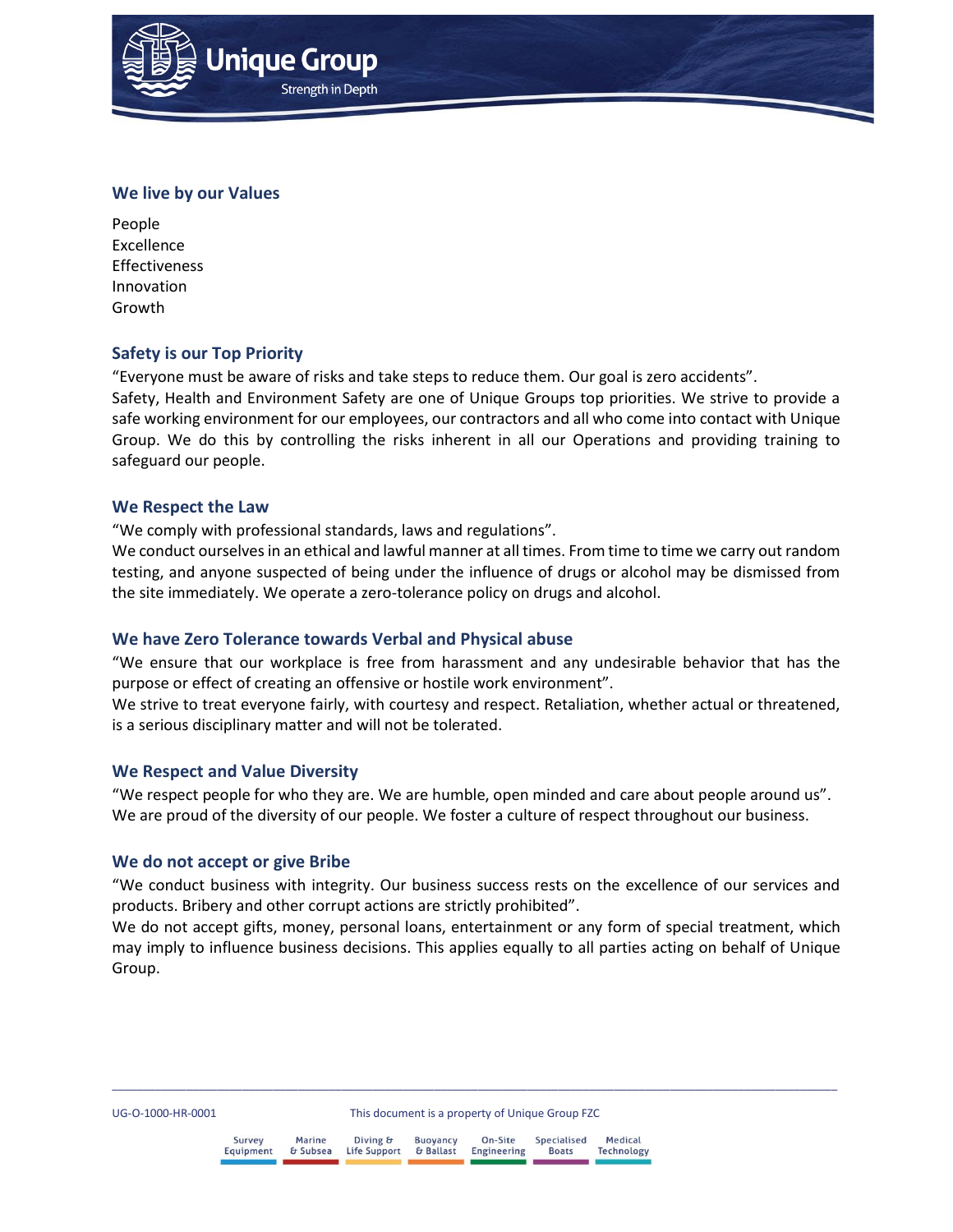

#### **We Take care of owners Assets and resources**

"We protect company property and resources and use financial and physical assets wisely". Assets includes our trademarks, brands, logos, copyrights, inventions, patents and trade secrets. We never allow any third party to use our trademarks, trade Secrets or other intellectual property without proper authorization and a license agreement. As a company employee, any work we create, in whole or in part,

in connection with our duties using company time, resources or information, belongs to Unique Group. Information technology systems are a key component of our business operation and are provided for authorized business purposes. We reserve the right to monitor, record, disclose, audit, and delete without prior notice the nature and content of any employee's activity using our company's email, phone, voicemail, internet and other systems, to the extent permitted by local law.

#### **We continuously seek to give back to community**

**"**We are committed to serve the community where we live and work. We are strong and Responsible community Partners**".** 

We support and encourage the personal contribution of each employee and operate to continuously improve following areas – "*Go Green, Stay Safe and Think Time*".

#### **We maintain highest standards of professional behavior**

"We treat each other with respect, fairness, and sensitivity. We show courtesy and consideration towards all".

We adhere to professional standards and are responsible for adding value to Unique Group and contributing to the success of this organization. We accept professional responsibility for our individual decisions and actions. We are also advocates for Unique Group by engaging in activities that enhance its credibility and value

#### **We deliver on our promise**

"We do what we say. Each one of us is accountable for our decisions, Actions and commitments" We say what we mean and do what we say and thus we build confidence. To enhance our capabilities, we run with our strengths, keep ourselves relevant by continuously upgrading our knowledge and defining our goals. We know results matter and we take responsibility for our results, we expect ourselves to win and we finish strong.

#### **We have a Voice**

"We encourage everyone affiliated with Unique Group, to Speak Up if they have concerns about unethical behavior or activity".

We prohibit from taking retribution against anyone for reporting or supplying information about an ethical business conduct concern. If we feel this has happened, we ensure immediate action against the concern person or party. Our policy 'Whistle blowing' promotes deterring wrongdoing, promoting transparency and good governance.